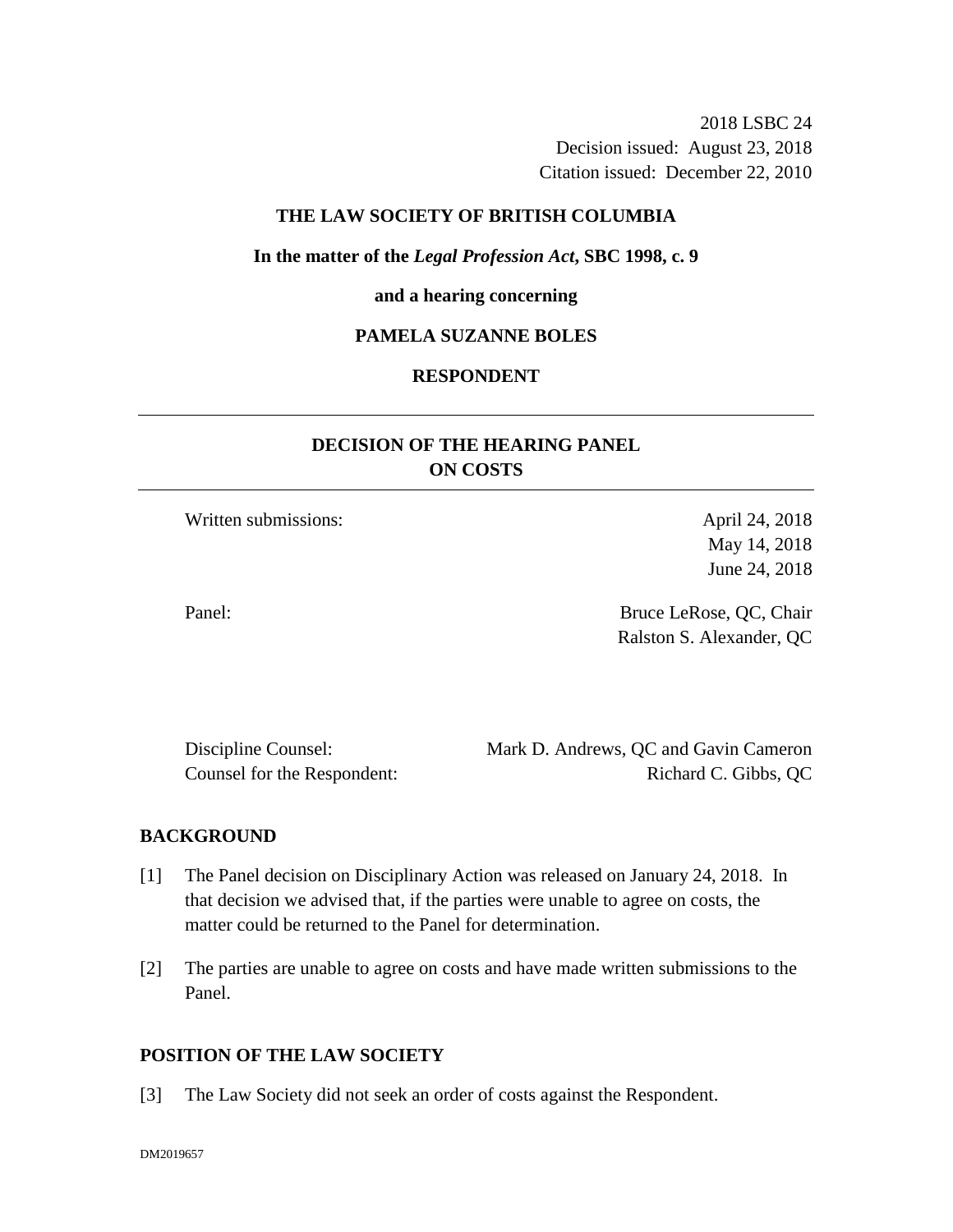- [4] In respect of the Respondent's claim for costs against it, the Law Society offered three arguments in descending order of its preference. Its first position was that the Panel had no jurisdiction to order costs against the Law Society because the Law Society Rules narrowly confine panels to several specific circumstances not found in this hearing.
- [5] The second (alternative) position of the Law Society was that, because there was divided success in the final analysis, no costs should be awarded to either party.
- [6] Finally, and in the third alternative, if the Panel was inclined to order costs against the Law Society, the costs awarded should not be in the inordinate amount requested by the Respondent, and specifically should not provide a full indemnity to the Respondent.

## **POSITION OF THE RESPONDENT**

- [7] In his initial submission, counsel for the Respondent provided a careful analysis of the history of "costs" in Law Society matters. He correctly noted that there was very little jurisprudence in situations where costs were ordered against the Law Society.
- [8] His argument discussed the development of the case law dealing with situations where full indemnity (usually to the Law Society) was or should be ordered. The argument then considered the cases where a departure from the more recently published tariff of costs was appropriate.
- [9] Respondent's counsel next advanced a series of considerations in support of his argument that a departure from the Tariff would be appropriate in this case. He argued the complexity and duration of the hearing, the number of written submissions required and the fact that the Law Society had been entirely unsuccessful in its attempt to have the admitted rule breach elevated to professional misconduct.
- [10] The Respondent then advanced an analysis based upon the expected fair market payment for the quality and experience of counsel appearing for the Respondent. The figure advanced was \$5,000 per day, not including disbursements and taxes. A total of 25 days was mooted to include ten hearing days and 15 preparation days for the hearing days, with a resulting total of \$125,000.
- [11] Counsel finally advanced the unique argument that the Respondent was equally qualified and experienced and should also be entitled to recover for the time lost to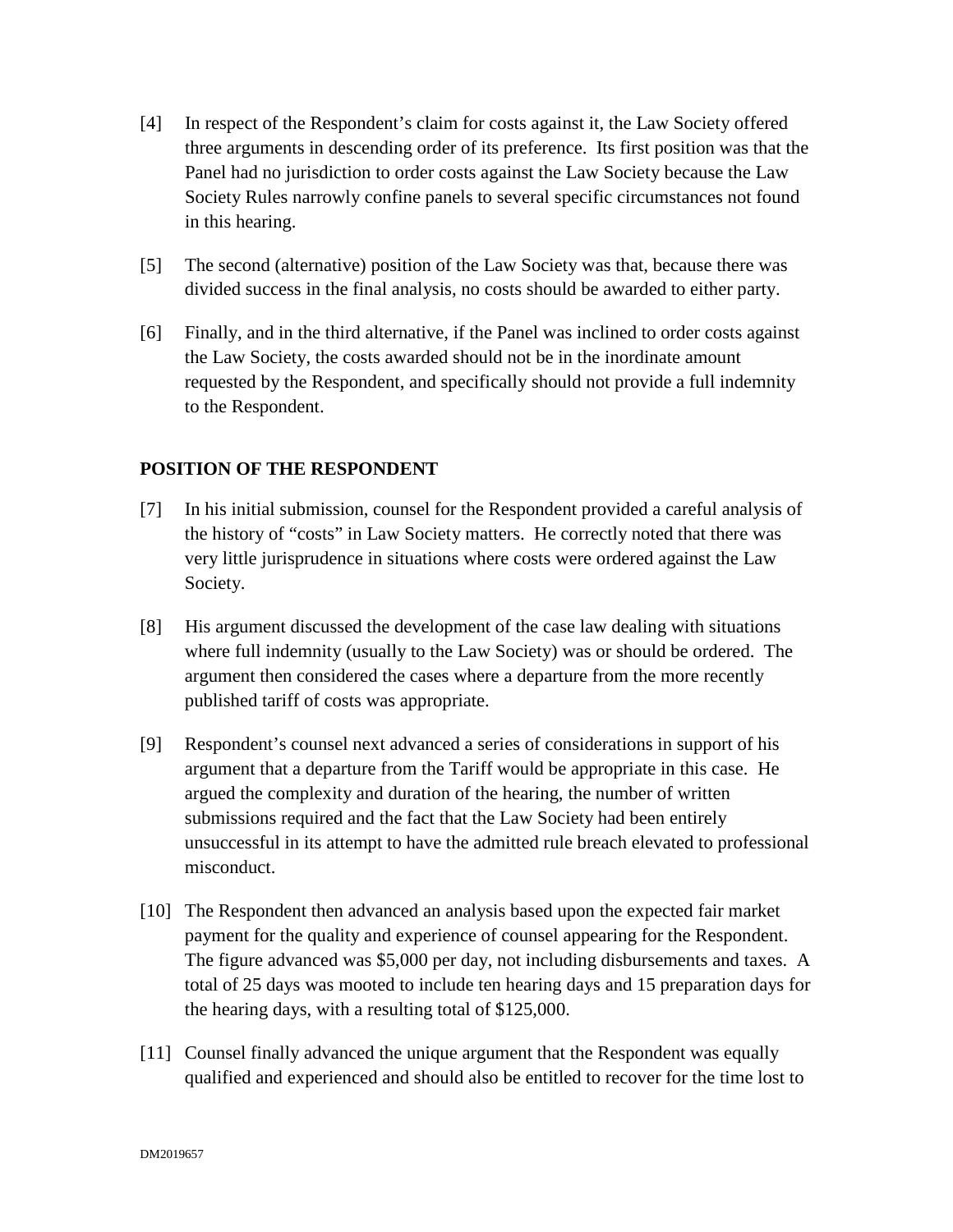this hearing, thereby adding a further \$125,000 to the bill of costs for an aggregate total of \$250,000.

[12] In response to the "no jurisdiction" argument, the Respondent suggested a factual scenario where a notional respondent could face a dozen-allegation citation, successfully defend all but one of the allegations and yet, on a narrow reading of Rule 5-11, have no recourse to the Law Society for any cost recovery. The Respondent stated that that result "cannot be right; it cannot be what the Benchers meant in passing the costs rule."

## **DISCUSSION**

[13] Law Society Rule 5-11 is reproduced here:

# **Costs of hearings**

- **5-11** (1) A panel may order that an applicant or respondent pay the costs of a hearing referred to in Rule 5-1 *[Application]*, and may set a time for payment.
	- (2) A review board may order that an applicant or respondent pay the costs of a review under section 47, and may set a time for payment.
	- (3) Subject to subrule (4), the panel or review board must have regard to the tariff of costs in Schedule 4 *[Tariff for hearing and review costs]*  to these Rules in calculating the costs payable by an applicant, a respondent or the Society.
	- (4) A panel or review board may order that the Society, an applicant or a respondent recover no costs or costs in an amount other than that permitted by the tariff in Schedule 4 *[Tariff for hearing and review costs]* if, in the judgment of the panel or review board, it is reasonable and appropriate to so order.
	- (5) The cost of disbursements that are reasonably incurred may be added to costs payable under this Rule.
	- (6) In the tariff in Schedule 4 *[Tariff for hearing and review costs]*,
		- (a) one day of hearing includes a day in which the hearing or proceeding takes 2 and one-half hours or more, and
		- (b) for a day that includes less than 2 and one-half hours of hearing, one-half the number of units or amount payable applies.
	- (7) If no adverse finding is made against the applicant, the panel or review board has the discretion to direct that the applicant be awarded costs.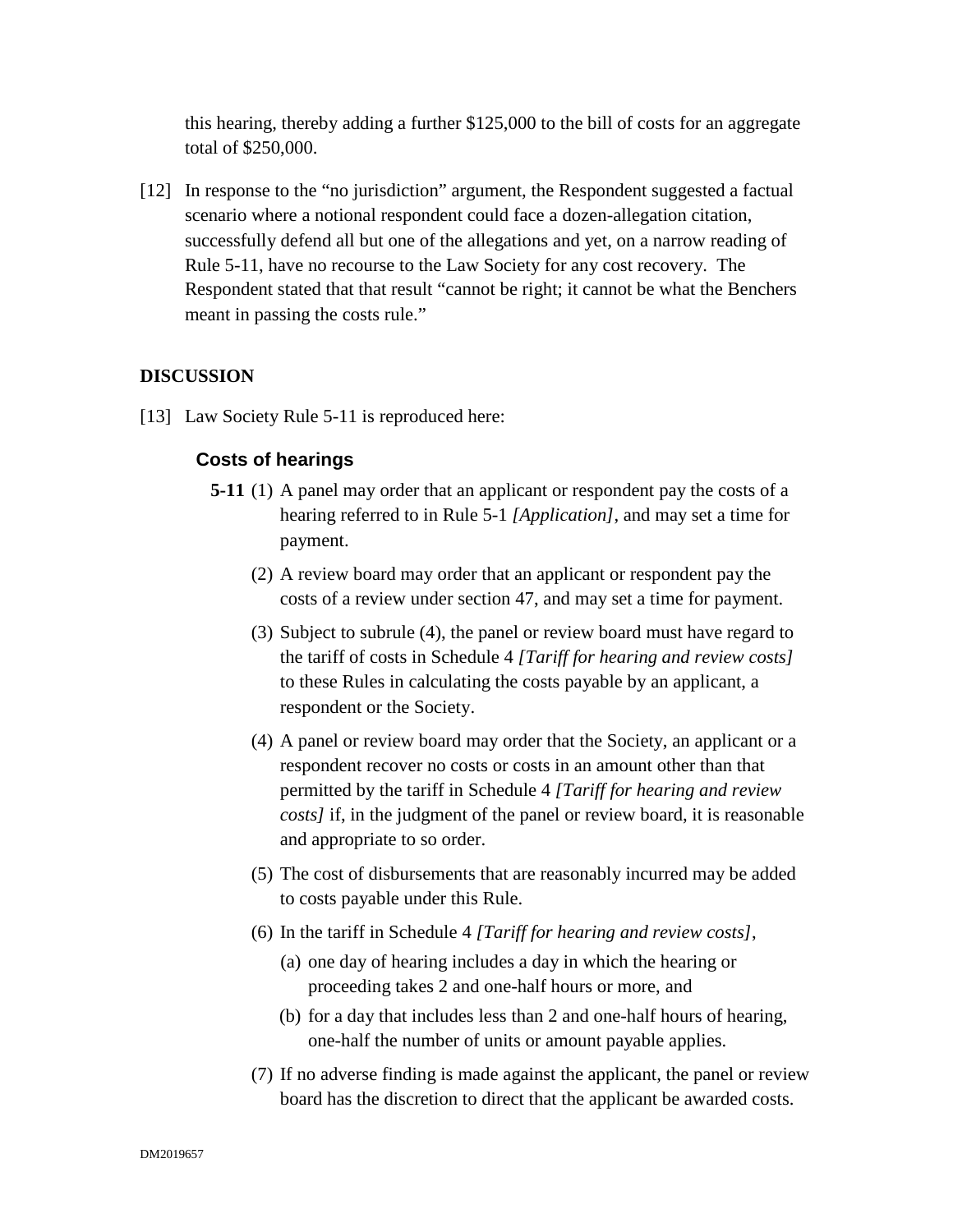- (8) If the citation is dismissed or rescinded after the hearing has begun, the panel or review board has the discretion to direct that the respondent be awarded costs in accordance with subrules (3) to (6).
- (9) Costs deposited under Rule 2-92 *[Security for costs]* must be applied to costs ordered under this Rule.
- (10) An applicant must not be enrolled, called and admitted or reinstated until the costs ordered under this Rule or the Act are paid in full.
- (11) As an exception to subrule (10), the Credentials Committee may direct that an applicant be enrolled, called and admitted or reinstated even though costs ordered under this rule have not been paid in full and may make the direction subject to any conditions that the Committee finds appropriate.
- [14] The structure of the Rule appears clear. It is a codification of the "costs" issues in Law Society discipline and credentials matters. It deals with both applicants for call and admission and respondents subject to discipline proceedings following a citation. It states that, in circumstances where the citation is dismissed or rescinded, costs may be awarded against the Law Society.
- [15] Respondent's counsel suggested in written argument that the Law Society thesis that the Panel has no jurisdiction to award costs against the Law Society requires the addition to Rule 5-11(8) of the additional highlighted words as follows; "If, *and only if*, the citation is dismissed *in its entirety* or rescinded …. ." He noted that those additional words are not present in the Rule.
- [16] We do not agree that the additional words are necessary, nor do we think that those additional words would add any scope to the Rule as presently constituted. The Rule provides a basis upon which a respondent in the circumstances described is enabled to recover costs against the Law Society.
- [17] The Benchers are mostly trained legal professionals, with the exception being the six representatives of the public appointed by the Provincial Government to assist the elected Benchers in their deliberations and to bring a public oversight to those deliberations. We find it not credible that the Benchers did not intend the plain meaning outcome of Rule 5-11(8).
- [18] Our interpretation of this Rule is supported by the fact that there are no reported decisions where costs have been awarded against the Law Society except when the citation as a whole is dismissed or rescinded.